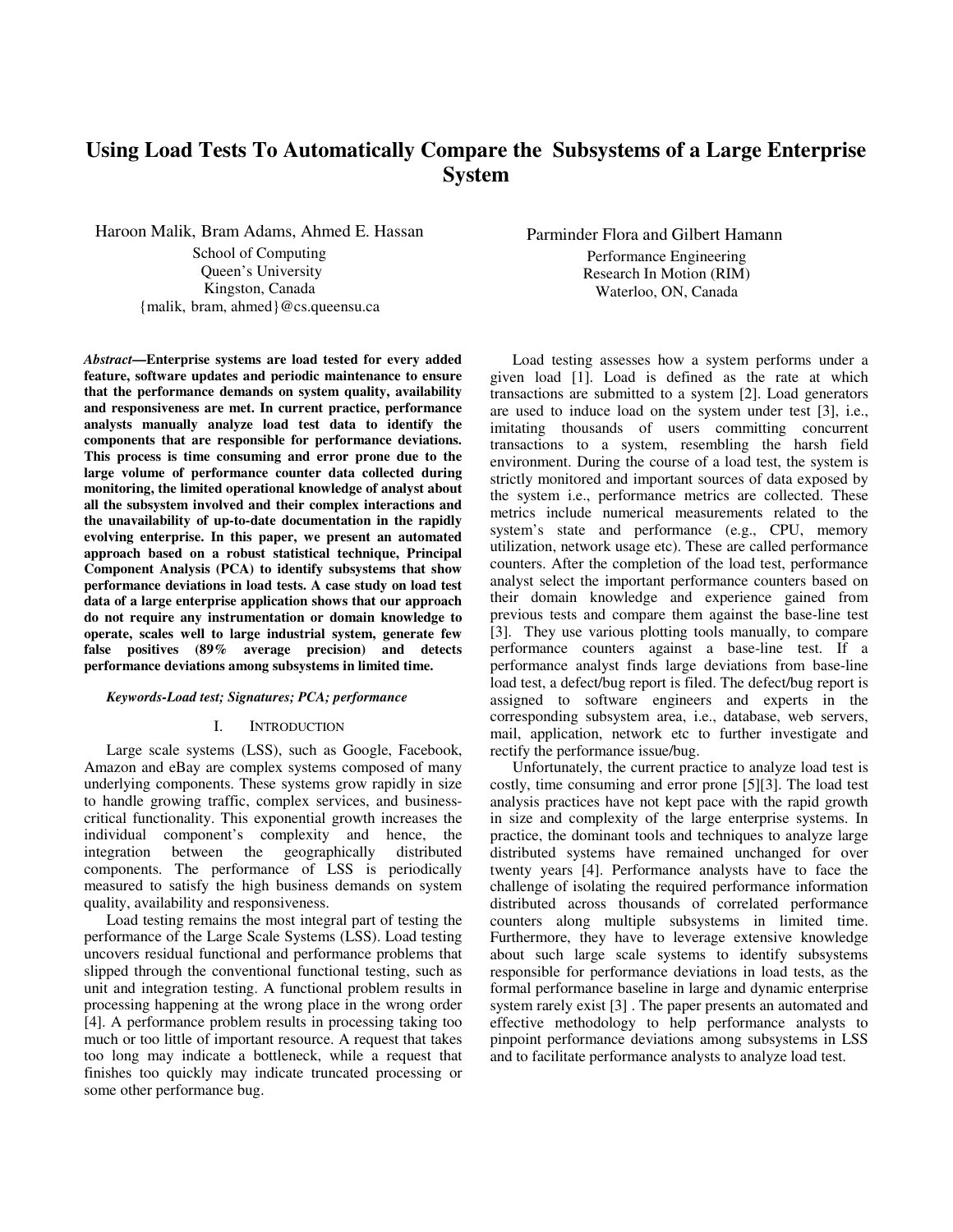

Figure 1. Performance load testing process

In particular, our methodology helps them to finger-point the subsystems deviating from their normal performance behavior (i.e., baseline) in limited time. We make the following contributions:

- *C1.* We apply statistical methods to reduce the dimensionality of the observed performance counter set of every subsystem in ULSS.
- *C2.* We show a nontrivial way to generate a performance signature for each subsystem in LSS by automating the ranking of performance counters according to their importance for load test. Furthermore, we show how simple pair-wise correlation is used to compute the divergence between the performance signatures of two subsystems, eliminating the need of employing sophisticated mathematical models and domain intensive knowledge.
- *C3.* We empirically validate our proposed approach through a large case study on a real-world industrial software system.

The rest of the paper is organized as follows: Section II presents the current load test practice and its limitations. We present our methodology in section III. The section IV present the performance measures of our methodology followed by a case study in section V. the section VI presents the related work. Finally, section VII presents conclusion and future work.

## II. CURRENT PRACTICE

The typical process of load testing involves four phases, as shown in Figure 1 :

- 1. *Environment setup* is the most important phase of load testing. Most common load test failures occur due to improper environment setup for a load test. The environment setup includes installing the application and the load testing tools possibly on different operating platforms. Load generators, which emulate user's interaction with the system, need to be carefully configured to match the real workload in field.
- 2. *Load test execution* involves starting the components of the systems under load test, i.e., starting the required services, hardware resources and tools (load generators and performance monitors). During the execution of a load test, the application/system under load is strictly monitored and performance counters are recorded in performance logs.
- 3. *Load test analysis* involves comparing the results of a load test against another load test's result or against predefined thresholds as baselines. Unlike functional and unit testing, which result in a pass or failure classification for each test; load testing requires additional quantitative metrics like response time, throughput and hardware resource utilizations to summarize results. The performance analyst selects few

of the important performance counters among the thousands collected. Based on his experience and the domain knowledge, performance analyst manually compares the selected performance counters with those of past runs to look for evidence of performance deviation, for example using plots and correlation tests.

- 4. *Report generation* includes filing the performance deviations, if found, based on the personal judgment of the analyst. In most cases the results filed in a performance report are verified by an experienced analyst. Based on the extent of performance deviation and its relevance to a team responsible for handling the subsystems i.e., (database, application, web system etc.). Many challenges and limitations associated with the current practice of load test analysis remain unsolved:
- 1. *Large number of performance counters*: Load tests last from a couple of hours to several days. They generate performance logs that can be of several terabytes in size. Even logging all counters on a typical machine at 1Hz generates about 86.4 million values in a single week, A cluster of 12 machines over one week would generate 13 TB of performance counter data per week, assuming a 64 bit representation for each counter value [20]. Analysis of such large counter logs is still a big challenge in load tests.
- 2. *Limited time:* Performance analysts in LSS have only limited time to reach and complete diagnostics on performance counter logs and to make necessary configuration changes. Load testing is usually the last step in an already tight and usually delayed release schedule. Hence, managers are always eager to reduce the time allocated for performance testing.
- 3. *The risk of error:* Load test analysis is error-prone because of the manual process involved in analyzing performance counter data in current practice. In practice, it is impossible for analysts to skim through the huge volume of performance counters to find the required information in LSS. Instead, analysts use few key performance counters known to them from past practices, performance experts and domain trends as 'rules of thumb' [22]. There is no single person with complete knowledge of end to end geographically distributed system activities in LSS [21]. An analyst with good knowledge of the database server will quickly uncover important database counters from performance counter logs however; he may overlook some important web counters. Applying same the 'rules of thumb' on load tests can mislead performance issues [22].

Due to the above challenges, we believe that the current practice to perform load test analysis is neither efficient nor sufficient to uncover performance deviation accurately and in limited time. Our methodology automatically identifies the important counters across every subsystem of an LSA to create robust performance signatures. By mean of simple correlations between performance signatures, our methodology can pinpoint performance deviations among LSS subsystems from a baseline.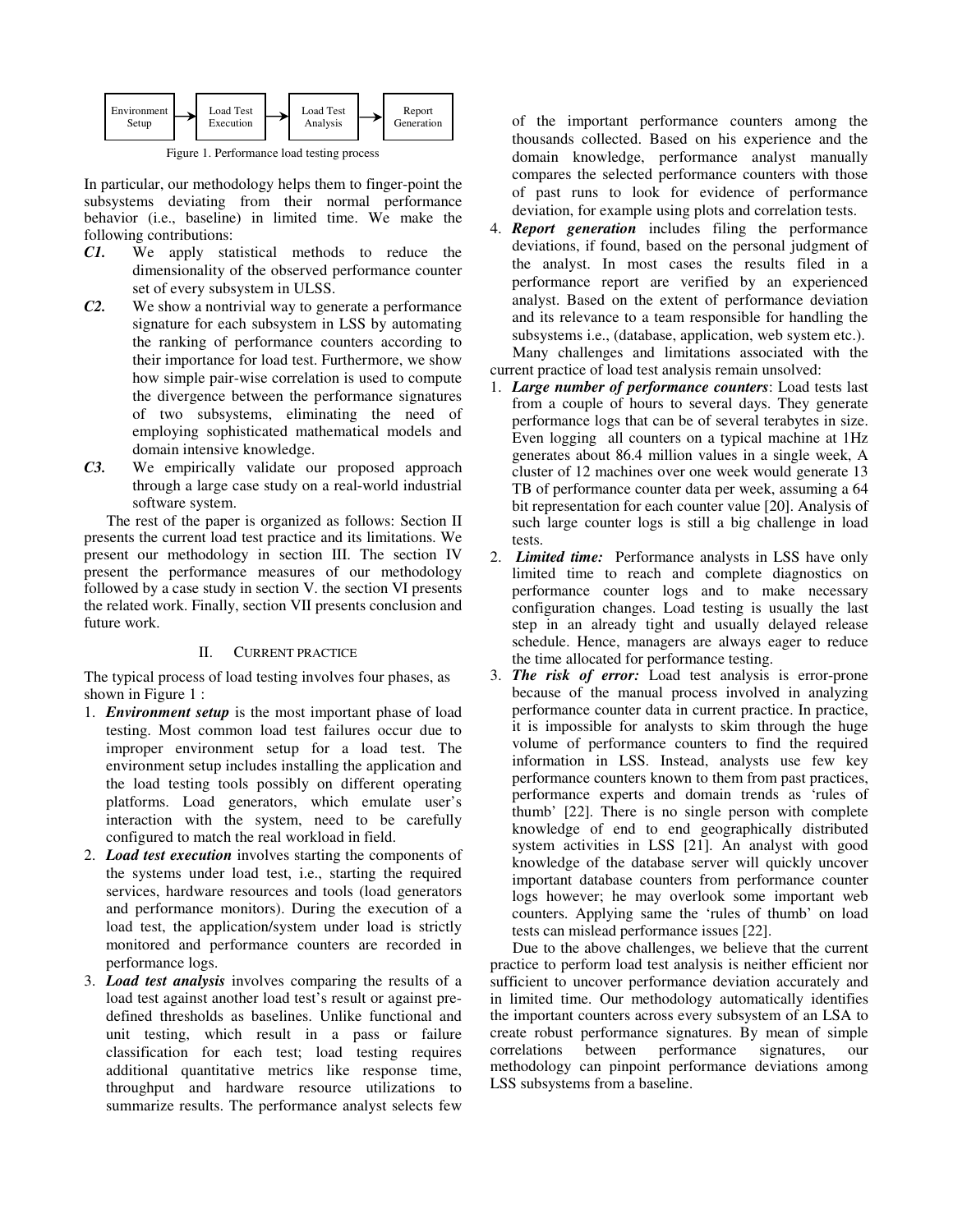

Figure2: The steps involved in proposed methodology

TABLE I. SAMPLE OF OBSERVATIONS BEFORE DATA PREPARATION

|     | Observations |          |               |        |                        |                 |          |  |  |
|-----|--------------|----------|---------------|--------|------------------------|-----------------|----------|--|--|
| Var |              |          | Tot Mis Avail | Mini   | Max                    | Mean            | Std. Dev |  |  |
| O   | 599          |          | 599           |        | 246.18 1946.11 754.654 |                 | 292.00   |  |  |
| R   | 599          | 0        | 599           | 009.59 |                        | 0063.46 023.427 | 011.14   |  |  |
| S   | $\theta$     | $\theta$ | 0             | 000.00 | 0000.00                | 000.000         | 000.00   |  |  |
| т   | 599          |          | 597           | 001.00 | 0117.11                | 0030.90         | 018.99   |  |  |

TABLE II. SAMPLE OF OBSERVATIONS AFTER DATA PREPARATION

|          | <b>Observations</b> |                   |       |          |        |      |          |  |  |  |
|----------|---------------------|-------------------|-------|----------|--------|------|----------|--|--|--|
| Var      | Tot                 | Mis.              | Avail | Mini     | Max    | Mean | Std. Dev |  |  |  |
| $\Omega$ | 599                 | $\theta$          | 597   | $-13.37$ | 000.07 | 0.00 | 1.00     |  |  |  |
| R        | 599                 | 0                 | 597   | $-00.71$ | 006.52 | 0.00 | 1.00     |  |  |  |
| т        | 597                 | $\mathbf{\Omega}$ | 597   | $-1694$  | 001.46 | 0.00 | $100 -$  |  |  |  |

## III. THE METHODOLOGY

In this section, we present and discuss our methodology to help analysts in load test analysis. To address the limitations listed in section III, our approach eliminates the need to invest the domain extensive knowledge by identifying important performance counters for each subsystem in a load test. Apart from previous effort to automatically compare load tests [14], the methodology is refined further to help an analyst to pinpoint performance deviations in LSS at subsystem level in limited time. Figure2 shows the steps required in our methodology.

#### *A. Data Preparation*

The performance logs obtained from a load test do not suffice for direct analysis by our methodology. The logs need to be prepared to make them suitable for the statistical techniques employed by our methodology. The two steps involved in data preparation are:

## *1) Data sanitization:*

Performance logs need to be filtered from noise i.e., missing counter data or empty counter variables. Counter data is missing when performance monitors fail to record an instance of a performance counter variable. A counter variable is completely empty when a resource cannot start the service. Table 1 shows a sample of our real world performance counters for a load test before the data preparation step is applied. Counter variable 'T' belongs to the missing counter data category whereas 'S' is an empty counter variable. A Total of 599 observations were required for each performance counter variable. Monitoring tool recorded only 597 observations for performance counter 'T'. To deal with this kind of problem (incomplete data) we employed *list wise deletion*. If the *i*<sup>th</sup> observation for counter

'T' is missing, list wise deletion will delete the corresponding  $i^{\text{th}}$  observation of all the counter variables. Partial empty counter variables such as 'S' and counter variables that have more than 2% of the data missing are removed during sanitization process. TABLE II. shows the performance counters after data sanitization.

#### *2) Pre-treatment:*

Pre-treatment converts the data into a format that is understood by our data reduction technique, i.e., Principal Component Analysis (PCA). PCA is a maximum variance projection method [12]. Performance counters have different ranges of numerical values; they have different variance. PCA identifies those variables that have a large data spread (variance), ignoring variables with low variance [19]. To eliminate PCA bias towards those variables with a larger variance, we standardized the performance counters via Unit Variance scaling (UV scaling), i.e., by dividing the observations of each counter variable by the variable's standard deviation. Each scaled variable then has equal (unit) variance. TABLE II. shows the variables after pre-treatment. Each variable has a mean of *0* and Standard deviation of *1*. Scaled performance counter data is then further mean centered to reduce the risk of collinearity. With meancentering, the average value of each performance counter variable is calculated then subtracted from its respective counter data.

## *B. Performance Counters Normalization*

Modern applications provide user to publish custom performance counters, it is not uncommon to find a same counter with different names on different systems. Performance counter data is collected from various subsystems of LSS during load test. Performance counters normalization ensures consistency among the performance counter data for our methodology. E.g. *\\Server-*1\app1\service/sec and \\Server-2\application1\service/sec are two same performance counters, with different counter name i.e., app1 and application1 and same instance name i.e., service/sec. Normalization ensures the portability of our approach across different platform and eliminated the false performance deviations between the subsystems of two load tests.

#### *C. Dimension Reduction*

We used the robust and scalable statistical technique, Principal Component Analysis (PCA) to reduce the sheer volume of performance counters [12]. What PCA does is to synthesize new variables called 'Principal Components' (PC). Every PC is independent and uncorrelated with other PCs. PCA is maximum variation projection method. To overcome this, we standardize the performance counters so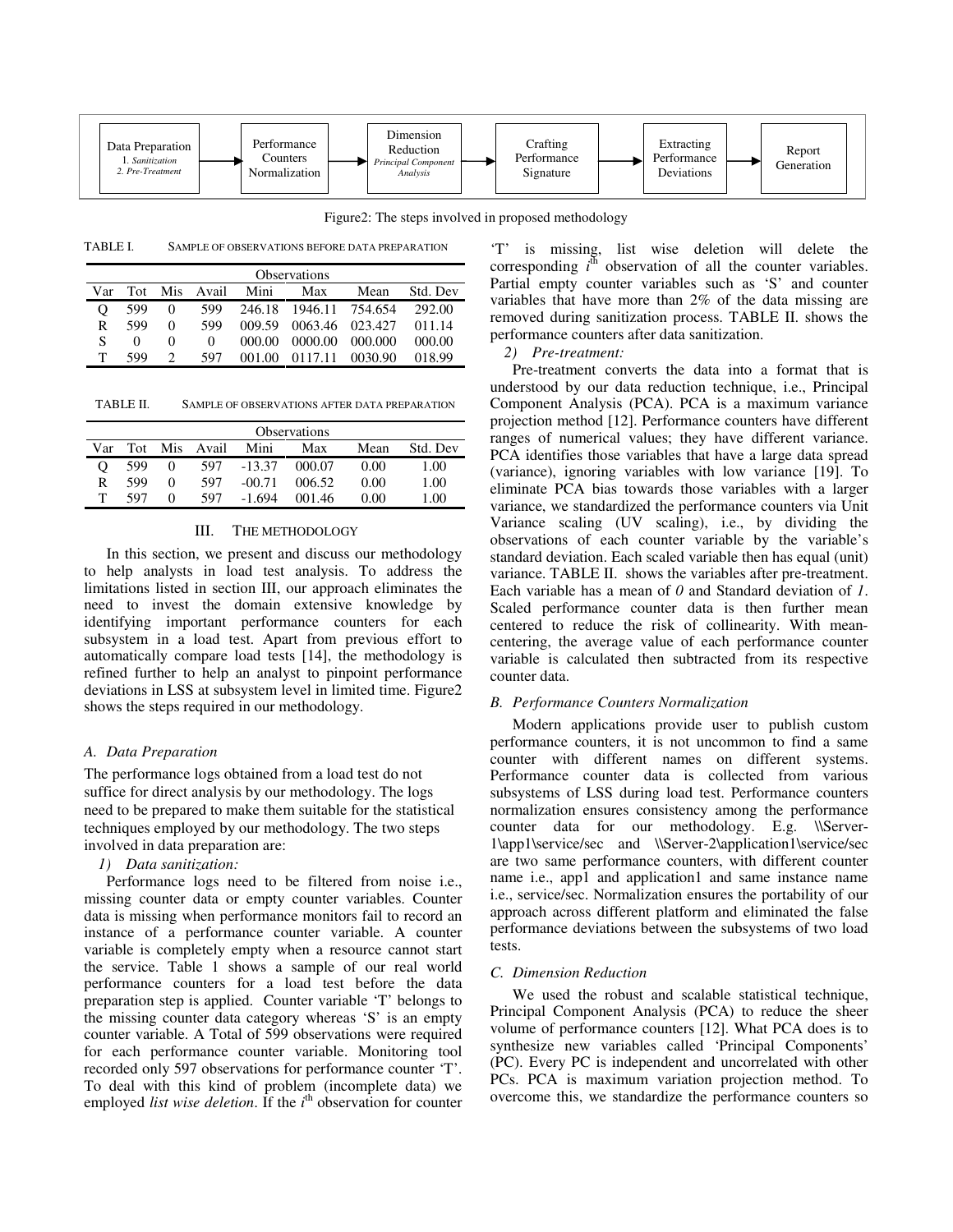that variance of each counter variable =1.0. TABLE III. shows the PCA for a real world performance counter log consisting of 18 performance counter variables. PCA groups the data of the 18 counter variables into principal components, each of which explains a particular amount of variance of the original data. This means the total variance of our counter data is 18. The first component PC1 has an eigen-value = 11.431, which means it explains more variance than a single counter variable, indeed 11.431 times as much and it accounts for 63.60% of the variability of entire performance counter data set. The second and third components have eigen-values 2.74 and 1.720 respectively. The rest of the components explain less variance than a single counter variable. To further trim the performance counter data we use '% Cumulative Variability' in selecting the number of top\_k components. Using '% Cumulative Variability' of 90% is adequate to explain most of the data with minimal loss in information [12]. This means, we only need to take into account the first four PCs as shown in TABLE III.

TABLE III. PRINCIPAL COMPONENT ANALYSIS (PCA)

| РC              |       | Eigen-Value Variability (%) | Cumulative Variability %) |
|-----------------|-------|-----------------------------|---------------------------|
| PC1             | 11.43 | 63.506                      | 63.506                    |
| PC2             | 2.47  | 15.260                      | 78.765                    |
| PC3             | 1.720 | 9.554                       | 88.319                    |
| PC <sub>4</sub> | 0.926 | 5.143                       | 93.463                    |
|                 |       |                             |                           |
| <b>PC12</b>     | 0.001 | 0.003                       | 100.00                    |

#### *D. Crafting Performance Signatures*

Performance analysts are interested in performance counters, not in principal components. Table 1 shows that we have four principal components that can explain over 90% of the original counter data variability. We now decompose principal components of a subsystem using the eigenvectors technique to map the PCs back to counter variables [19]. Each performance counter is given a weight in accordance to its association with a PC. The larger the weight of a performance counter, the more it contributes to a PC.

TABLE IV. THE PERFORMANCE SIGNATURE OF A SUBSYSTEM

|                             | Rank PC | Counter | Importance |
|-----------------------------|---------|---------|------------|
|                             | PC1     | N       | 0.974      |
| $\mathcal{D}_{\mathcal{L}}$ | PC1     | м       | 0.972      |
| 3                           | PC1     | R       | 0.966      |
| 4                           | PC1     | о       | 0.946      |
| $\overline{\phantom{0}}$    | PC1     | P       | 0.944      |
| 6                           | PC1     | F.      | 0.933      |
|                             | PC2     |         | 0.912      |

We applied the threshold to decide on the important performance counter variables and discard the rest [14].

The TABLE IV. shows seven performance counter variables out of 18 performance counters, ranked according to their importance. Our methodology achieved a 61% data reduction. These 7 performance counters form the performance signature of LSS subsystem. The performance signature acts as a finger-print to the subsystems of LSS and

helps to identify and compare them with other subsystems. The importance of the performance counters in a signature hold for the same environment and workload of the test. However, when an error or unknown change occurs in the load test environment or in the workload, such as server replications, background antivirus scan etc, importance of performance counters for a subsystem shifts, causing the change in performance signature of the subsystem of LSS. This change in performance counter signature enables us to detect performance deviations.

#### *E. Extracting Performance Deviations*

One of the goals of our methodology is to help performance analyst in load test analysis by automatically identifying the subsystems of LSS that deviate from the baseline. This step of our methodology measures the correlation between the performance signatures of a subsystem in the load test with the corresponding subsystem's signature of a baseline test. The prior research has shown that stable relationship between metrics exists in a well-behaved system [6][7][8]. The relationships are often disturbed when error occurs. We use spearman's rank correlation to find the extent of deviations between performance signatures [23]. A value of +1 confirms that two performance signatures are identical and there is no performance deviation between the respective subsystems .We choose spearman's rank correlation over other correlation coefficients such as Pearson productmomentum, Kendall's tau and gamma because spearman's rank correlation does not require any assumptions about the frequency distribution of the variables. This is necessary because load test data contains traces that do not follow normal distribution of data.

## *F. Report Generation*

To help a load tester examine the performance deviations, we generate performance deviation report. The report is generated in dynamic- HTML so testers can easily attach it to emails that are sent out while investigating a particular subsystem's performance deviations. The report contains visualizations and correlation tables to point out the divergence between two subsystems.

## IV. MEASURING THE PERFORMANCE OF OUR **METHODOLOGY**

To evaluate the effectiveness of our approach, we used two metrics: *Precision* and *Recall*. Precision is the ratio between correctly identified performance deviations and predicted performance deviations between the same subsystems of two load tests. Recall is defined as the ratio between the correctly identified performance deviation and actual performance deviations in a subsystem. We use Figure 3 as an example to explain how we can measure the precision and recall of our methodology. Figure 3 show the performance counter logs of the database subsystem for the two load tests. These two load tests are conducted under constant environment and with the same workload. For both the load tests, performance counter logs are divided into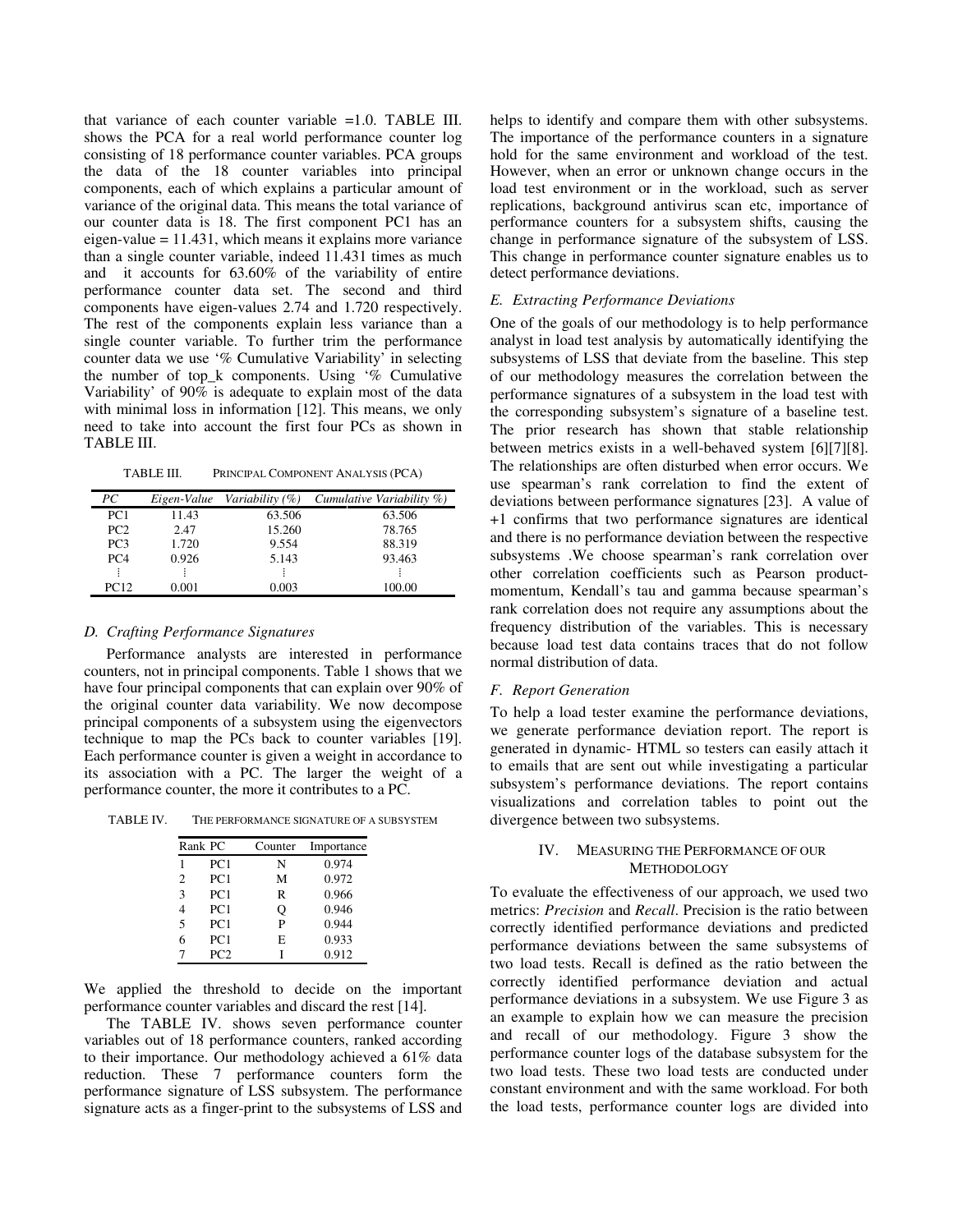equal time intervals, i.e., from *t<sup>1</sup>* to *t5*. For the load test-2, an unexpected network link failure occurred between database and load generator during time interval *t3, t4 and t5*.



Figure 3. Performance measure of our methodology.

On careful analysis by performance analysts, both subsystems are found to be identical in performance except at time interval *t3, t4 , t5.* An ideal methodology should only report the time interval at which the deviations occurred. We define the number of *time intervals* when actual performance *deviations occurred* as *O* = 3. We applied our methodology on the database subsystem of both tests and it predicted performance deviations between two test at time intervals  $t_1$ ,  $t_2$  and  $t_3$ . We define the predicted number of time intervals by our methodology as  $P = 3$ . An ideal methodology will predict the same deviations *P* as that of actual deviations occurred, i.e., *O* in a subsystem. Based on these definitions we define: *Recall = PO/O* and *Precision = PO/P*. We have defined the prediction and recall for a single subsystem. To measure the performance of a methodology for all the subsystems of LSS, i.e., '*C'* involved in a load test, we use the following definitions:

Average Recall 
$$
=\frac{1}{C} \times \sum_{I=1}^{C} (\text{Recall}_{i})
$$
 (3)

Average Precision 
$$
=\frac{1}{C} \times \sum_{i=1}^{C} (\text{Precision}_i)
$$
 (4)

V. CASE STUDY

To evaluate the performance and reliability of our approach, we conducted a case study on the load test logs of a large enterprise application. The goal of our case study is to thoroughly examine the following research questions:

- *Q1 How accurate is our methodology to identify the subsystems of an LSS, which have performance deviations relative to prior tests?*
- *Q2. Can we save time on the unnecessary load test completion by early identifying the performance deviations along different subsystems of a LSS?*
- *Q3. How is the performance of our methodology affected by different sampling intervals?*

## *A. Environment Setup*

The Figure 4 shows our load test environment. The four subsystems are enclosed within a dotted line. An enterprise

application runs on a cluster and utilizes a database to store data. The enterprise application uses two web servers to allow users to share documents, schedule meetings and access intranet resources between two geographically separated locations. An internal load generator mimics the user's interaction with an enterprise application by performing simultaneous concurrent transactions, thereby places load on the database. The external load generators emulate large volume of traffic that results from the outside of the intranet to stress web servers. A customized performance monitoring tool monitors the numeric measurements related to the system's state and performance and records them as performance counter logs.



Figure 4. Components of test environment

## *Q1 How accurate is our methodology to identify the subsystems of an LSS, which have performance deviations relative to prior tests?*

*Motivation:* During the course of the load test, an LSS is strictly monitored and thousands of performance counters are recorded. Performance analysts select few of the important counters based on their domain knowledge and expertise and compare them with a baseline test or predefined thresholds [3]. If the performance analyst finds significant deviations in a load test from the baseline test, analyst further investigates to find the sub-systems that are the cause of performance deviations. This is not an easy task, as the performance engineer needs to drill down thousands of performance counters distributed across several subsystems to find the required information. The process of identifying the performance deviated subsystems in a LSS can take many days.

*Approach:* We conducted an experiment to find out how accurately our approach can help performance analysts to pinpoint the performance deviated sub-systems in limited time, with accuracy and without implying domain knowledge. This experiment uses one baseline load test and three other load tests. The first load test was a re-run of the baseline load test. In the second test, we synthetically induced faults in to the baseline load test's performance counter log and in third test, we stressed the system by pushing 8-times (8X) more load than its expectation. The baseline load test was conducted by the performance engineers of a large enterprise. They carefully analyzed the baseline test to find any performance issues and deviations that raise the concerns of the LSS stakeholders.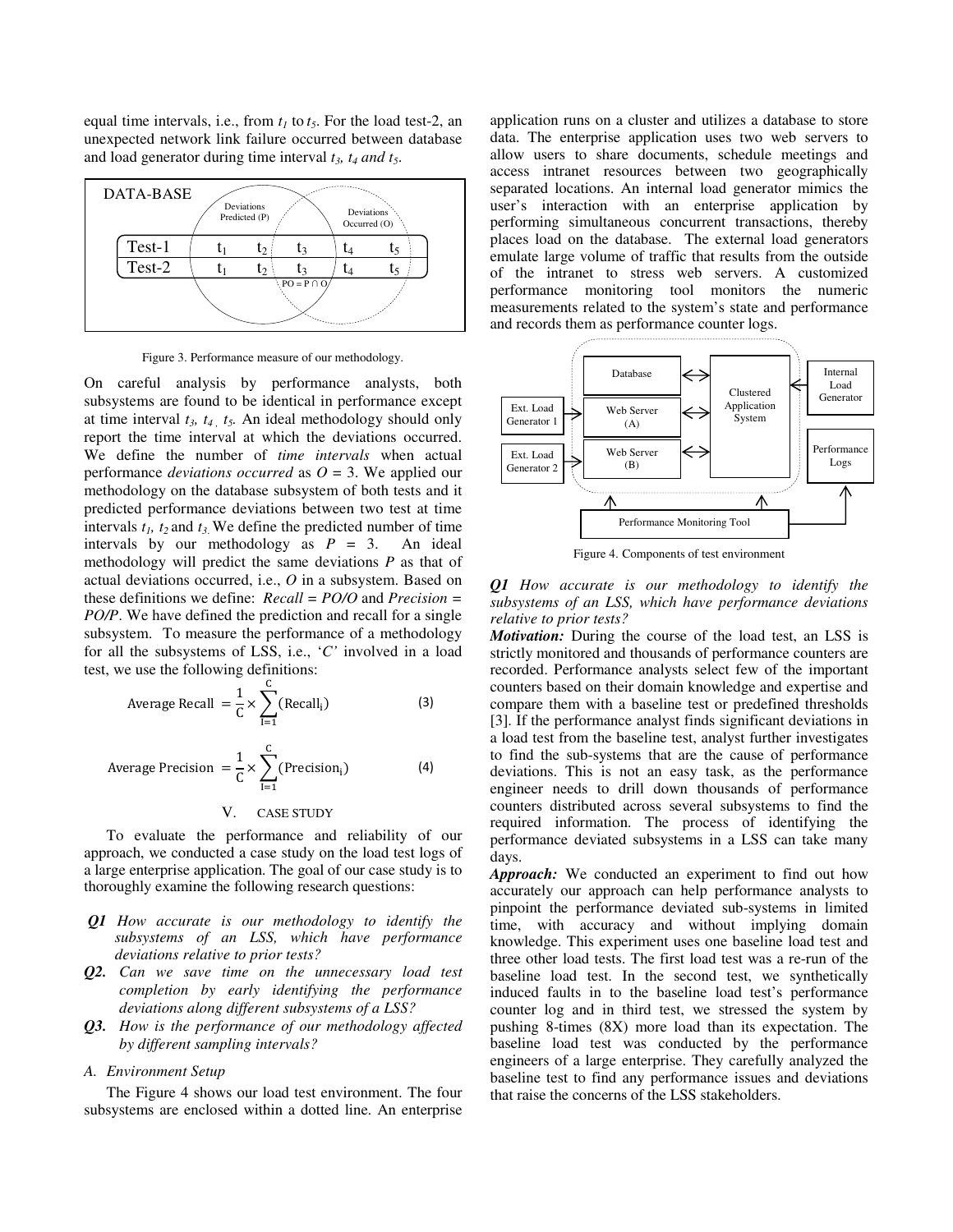

Figure 5. Comparison with baseline load test

TABLE V. CORRELATION BETWEEN PERFORMANCE SIGNATURES.

|              |        | <b>Load Test</b>   |          |  |  |  |  |  |
|--------------|--------|--------------------|----------|--|--|--|--|--|
| Subsystems   | Test-A | <i>Synthesized</i> | 8-X load |  |  |  |  |  |
| Data Base    | 0.997  | 0.732              | 0.826    |  |  |  |  |  |
| Web Server-A | 1.000  | 0.701              | 0.795    |  |  |  |  |  |
| Web Server-B | 1.000  | 0.700              | 0.790    |  |  |  |  |  |
| Application  | 1.000  | 0.623              | 0.681    |  |  |  |  |  |

The performance counter log of the baseline load test contained seven hundred (700) performance counters belonging to four subsystems. The load test duration for each test was 8 hours. The performance monitoring tool collected the performance counter data periodically after ever *15 sec*  (sampling interval) and there were *1922* instance *(numeric readings)* in total, recorded for each performance counter in the performance counter log. We applied our methodology on the performance counter log of the baseline load test and extracted the performance signatures for the sub-systems. Our methodology recommended *11* important performance counters for database subsystem, ranked on the basis of their importance for the load test. Furthermore, our methodology recommended 18 important performance counters each, as performance signatures for the remaining three subsystems. Thereby, achieving 85% of reductions in the performance counter log data.

 *Test 1:* We used the framework of Thakkar et al. to automate the load test and to ensure the environment remains constant [10]. We ran the load test under same environment, workload and duration as baseline load test and call it as 'Test-A'. The intuition for conducting the load test similar to that of baseline- load test is to validate our methodology. Our methodology should craft the same performance signature for every subsystem as that of the baseline load test.

*Test 2:* We synthetically injected faults into the performance counter log of our base-line load test. First we select *50 %* the performance counters of each sub-system. Second, among the 50% of performance counters selected, we ensured that *50%* of the important performance counters that contribute toward constructing the signature of a subsystem are present. Third, we mutated the values of *40%* of the selected performance counter data using out of bag (OOB) approach [11]. Using OOB, reduce the chance of a performance counter instance being mutated twice. We did not generate totally random load test data, because there are important correlations and associations between counters that

need to be satisfied to obtain realistic load test results. For example, if the CPU utilization is high for a load, corresponding performance counter instances for disk IOPS, memory consumption and queue levels will also have high instance values reflecting the same observed load.

*Test 3:* We conducted the load test with same workload mix as of baseline load test but increased its intensity 8 times. We illustrate what we mean by workload mix and increasing its intensity. For example, the load of an ecommerce website would contain information such as: browsing (40%) with a min/average/max rate of 5/10/20 requests/sec, and purchasing (40%) with a min/average/max rate of 2/3/5 requests/sec. In our experiment we keep the workload mix (browsing (40%) and purchasing (40%)) constant, however varied its intensity i.e., rate (request/sec). our institution was to deviate the behavior of load test from baseline load test by stressing its sub-subsystem; subjecting them to load beyond their design constraints.

*Findings:* our methodology achieved 85% performance counter data reduction. The Figure 5 shows and compares the signature plots between baseline test and other three tests. The TABLE V. provides rank correlations to calculate the performance deviations between the signatures. The 'Test-A', which is a replica of the baseline test, has a near perfect signature match for every subsystem with the baseline- test, as shown in Figure 5. The subsystems of 'Test-A' have high correlation with the baseline test. The database performance signatures of 'Test-A' differs from the baseline- test by spearman's rank correlation coefficient of 0.003. This difference is so small that it can be attributed to experimental measurement error. Our methodology did not suggested any performance deviations between 'Test-A' and baseline test at the sub-system level, yielding a precision and recall of 100%. For test-2, where we synthetically injected faults and for test-3, where we stressed the system by pushing 8 times more load then its expectation, our methodology suggested performance deviations from the baseline test for all foursubsystems.

TABLE VI. CORRELATIONS AT VARIOUS TIME INTERVALS

|             | Time-(Observations) |        |  |  |  |  |
|-------------|---------------------|--------|--|--|--|--|
| $30 - mins$ | (120)               |        |  |  |  |  |
| $15 - mins$ | 60)                 |        |  |  |  |  |
| 10-mins     | (40)                | 0.9893 |  |  |  |  |
| 5-mins      |                     | 0.8255 |  |  |  |  |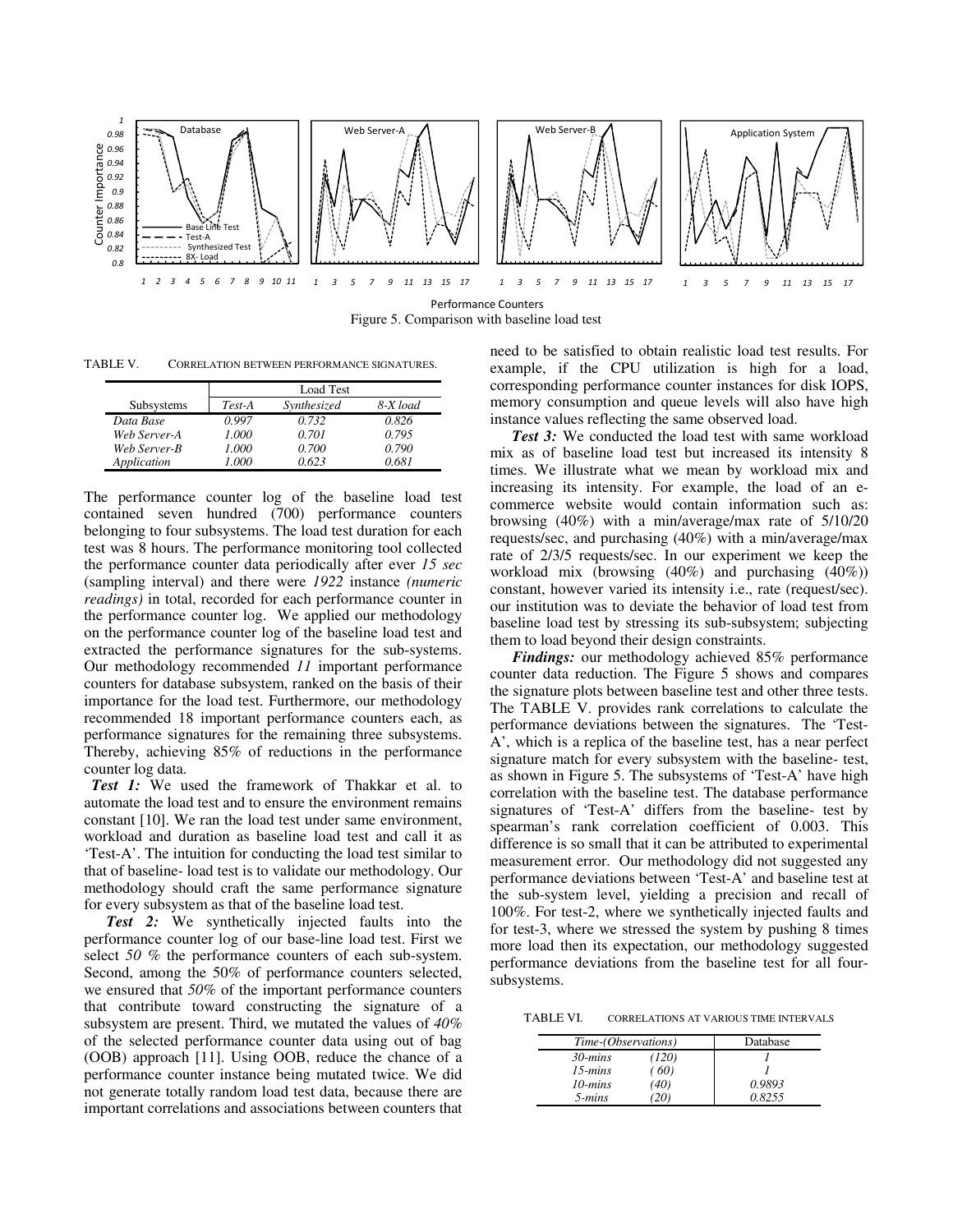

The subsystem signature plots of test 2 and test 3 load tests in Figure 5 clearly indicate them different form the signatures of respective subsystems of baseline load test. The TABLE V. also indicates significant deviations between the sub-systems of both tests from baseline. This shows the consistency of our methodology to identify sub-systems that deviate from their performance baselines.

Our methodology helps performance analysts to identify sub-systems with performance deviations relative to prior tests in limited time. Our methodology can achieve *85%* reduction in performance counter data.

## *Q2. Can we save time on the unnecessary load test completion by early identifying the performance deviations along different subsystems of a LSS?*

*Motivation:* There are two motivations for this research question. First, performance testing is usually done as the last step in an already tight and usually delayed release schedule. Hence, managers are always eager to reduce the time allocated for performance testing. Software analysts are required to conduct many load tests, which typically span over few hours to days. In is not uncommon for analyst to find out after the completion of the test that it failed due to unexpected circumstances. This includes mis-configurations and various unpredicted background activities, such as disk scrubs, RAID reconstructions, anti-virus scans, and data replication [15]. Once problems are addressed, the test needs to start from scratch. A lot of precious time is wasted, in many cases the performance analysts have to compromise on the number of tests they need to run to gain statistical confidence in the results in limited time. The idea of test reduction has been researched thoroughly in the functional testing area [16][17]. However, this idea has not been explored much for load testing. A detailed discussion on how to reduce the testing time by improving experimental design technique and careful planning of test to avoid mistakes is presented in [18]. However, to the best of our knowledge, when the load test is set in motion, there exists no automated and proactive technique that can guide and report analyst in real-time about the performance deviations that occurs during the load test run. So that, performance analyst can

stop the test at that point of time where performance deviation occurred, fix the issue if it can be fixed and run the load test again, rather waiting for days to let the load test finish and get surprises at cost of time.

*Approach:* we want our methodology to report the deviations of subsystem's performance from baseline as soon as it occurs in a running load test. One way to overcome the situation is to frequently compare the performance signatures obtained from the periodic samples of the performance counter logs as they become available from a running load test and compare them with the baseline. To detect a performance deviations among subsystems such as caused by resource failure, e.g., ethernet link failure, disk failure etc, sample of performance counter logs are required as soon as they become available from running load test. However, if performance analysts are interested to detect performance deviations resulting from resource saturations that usually evolve over time, e.g., cache pollution and memory leaks, aggressively sampling at smaller time interval of performance counter log is not required. We don't want performance analyst to apply our methodology very generously by sampling the performance counter log at large interval thereby, missing performance bugs. We now explain what we mean by this. We used a statistical technique, PCA towards constructing signatures from the performance counter logs. Unlike statistical techniques, PCA is not highly sensitive to minute changes in data and is a maximum variance projection method [19]. This means PCA takes into account the counter's majority data value to calculate its importance for the load test, giving less weight to counter data in minority. For example, one thousand observations are recorded for a performance counter (CPU Utilization) of a subsystem by a monitoring tool in a load test. All the performance counter values are stabilized at *40%* to *50%* of the CPU utilization. Among thousand observations recorded, only one observation has *80%* of the CPU utilization. For such a small difference, our methodology will mark the subsystems of both the load and baseline test analogous. However, if there is one observation among 10 observations collected, our methodology will report the performance deviation between the subsystems. To find out how much our methodology can be relaxed in constructing performance signatures such that it never misses to pinpoint the performance deviations among LSS sub-systems,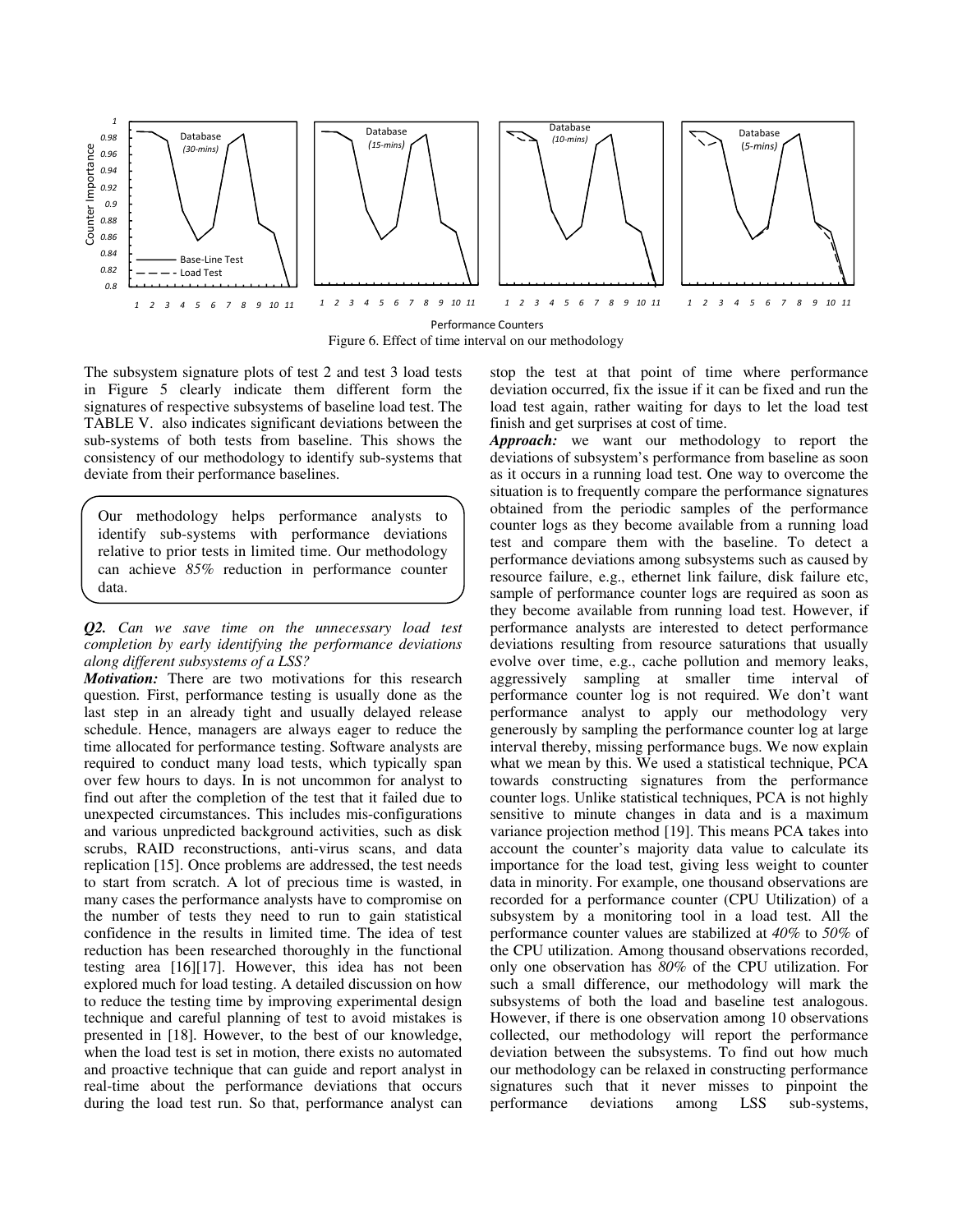TABLE VII. PERFORMANCE OF OUR METHODOLOGY

| <b>Test Run</b> |     | <b>Database</b> |        | Web Server -1 |      | Web Server-2            |      | <b>Application System</b> |        | Average   |        |           |
|-----------------|-----|-----------------|--------|---------------|------|-------------------------|------|---------------------------|--------|-----------|--------|-----------|
| Min             | Obs | <i>Samples</i>  | Recall | Precision     |      | <b>Recall Precision</b> |      | <b>Recall Precision</b>   | Recall | Precision | Recall | Precision |
| 30              | 120 |                 | 0.50   | .00.          | 0.50 | 00.                     | 0.30 | 00.1                      | 0.25   | .00.      | 0.325  | 1.000     |
| 15              | 60  |                 | 0.62   | .00.          | 0.62 | 1.0                     | 0.62 | 1.0                       | 0.50   | 1.0       | 0.590  | 1.000     |
| 10              | 40  | 12              | .00.   | 0.90          | .00  | 0.9                     | .00  | 0.9                       | 0.9    | 0.69      | 0.975  | 0.847     |
|                 | 20  | 24              | .00.   | 0.70          | 0.00 | 0.7                     | .00  | 0.8                       | 1.00   | 0.66      | .000   | 0.715     |
|                 | All |                 | 0.78   | 0.90          | 0.78 | 0.90 <sub>l</sub>       | 0.73 | 0.92                      | 0.66   | 0.83      | 0.738  | 0.890     |

we conducted an experiment based on the two load tests using the same environment as shown in Figure 4. Each load test spanned over two hours and performance monitoring tool was set to capture performance counter data after every 15 seconds. Total of 480 observations were recorded for each performance counter. We marked the first load test as our baseline load test. During the mid of the second load test, i.e., after 60 minutes, we slowed down the CPU of the database server for 15 seconds by using a CPU stress tool [31]. We stressed the database CPU for such short period of time as we were interested to find out the maximum time period within which minimum performance deviations can detect by our methodology. The slowing down of the CPU increased the CPU utilization of database server to *100%.* After the completion of the load tests, we used their performance counter logs and applied our methodology to find out the performance deviation among subsystems. Our methodology reported both test to be analogous.

We started to reduce the performance counter data of both test by roughly 12%, i.e., 10 minutes. We removed the 5 minutes, roughly (6%) of performance counter data from the start and from the end of the performance counters log. We kept reducing the performance counter log by 12% until out methodology reported the performance deviation between the subsystems of two load tests.

*Findings:* The Figure 6 shows that our methodology can identify deviation between two tests for sample collected within 10 minutes span. According to Figure 6, sampling interval larger than 10 minutes or 40 observations may lead to miss minute deviation between the subsystems. The values reported in TABLE VI. are the spearman's rank correlations between the performance signatures of database and corresponding subsystem in baseline load test. The values show that smaller the sampling time interval for performance counter log, better the extent of deviation measure. We conducted experiments on other subsystems and found the results to be consistent. We can conclude that frequently sampling the performance log of a running load test by our methodology helps performance analyst to detect early performance deviations among LSS subsystems. Thereby, saving time that is required to finish the load test, before they can be repeated.

Our methodology helps to reduce the unnecessary load test completion time by detecting early performance deviations in subsystems and reporting them in realtime to performance analyst.

## *Q3. How is the performance of our methodology affected by different sampling intervals?*

*Motivations:* A methodology with low recall is not useful because it fails to identify the real faults. A methodology that produces results with high recall and low precision is not useful either because it floods performance analysts with too many false positives. An ideal methodology should predict a minimal and correct set of faults/deviations in a system. In practice, however, there is a tension between having high recall and high precision [32][33]. Maximizing the precision of a methodology often means that potential faults are being thrown out, which decreases its recall. We want to evaluate the performance of our methodology using the definitions of precession and recall in section VI.

*Approach:* We conducted and experiment that consisted of two load test with identical environment and workload. Both load tests spanned over two hours. The monitoring was set to capture the performance counters every *15 seconds*. The first load test, 'Load test-1' is taken as a baseline test. During the course of 'Load-test-2', we stopped the load generators ten times, repeatedly after every ten minutes for the duration of 15 seconds. After the completion of the load tests, we took the performance counter logs and applied our methodology on them for various time intervals, i.e., 30, 15, 10 and 5 minutes as shown in TABLE VII. The time interval is the duration, during which performance counter data is collected for a running test. For 2 hours of test, a 30 minutes time interval means that our methodology can construct 4 performance counter signatures based on the performance counter data collected for every 30 minutes of the load test.

*Findings:* The TABLE VII. shows the performance of the four subsystems in terms of precision and recall, as shown in Figure 4. The *Average* column in TABLE VII. shows the average performance of the complete load test. The *Test Run* column shows the length of the time interval during which the performance of our methodology is measured. The *samples* column indicates the number of samples that can be obtained in 2 hours of test based on the length of time interval. As we have injected the faults in the `Load test -2` after every 9 minutes by, the first sample of 30 minutes contains three faults. The second and third sample also contains three faults. The fourth segment has one only 1 fault bringing the total faults to ten. We applied our methodology on all four samples of the database subsystem of 'Load Test-1' to construct the performance signatures and compare them against the respective baseline subsystems. Our methodology only found the deviations between the performance signatures of sample 1 and sample 4 from the baseline. We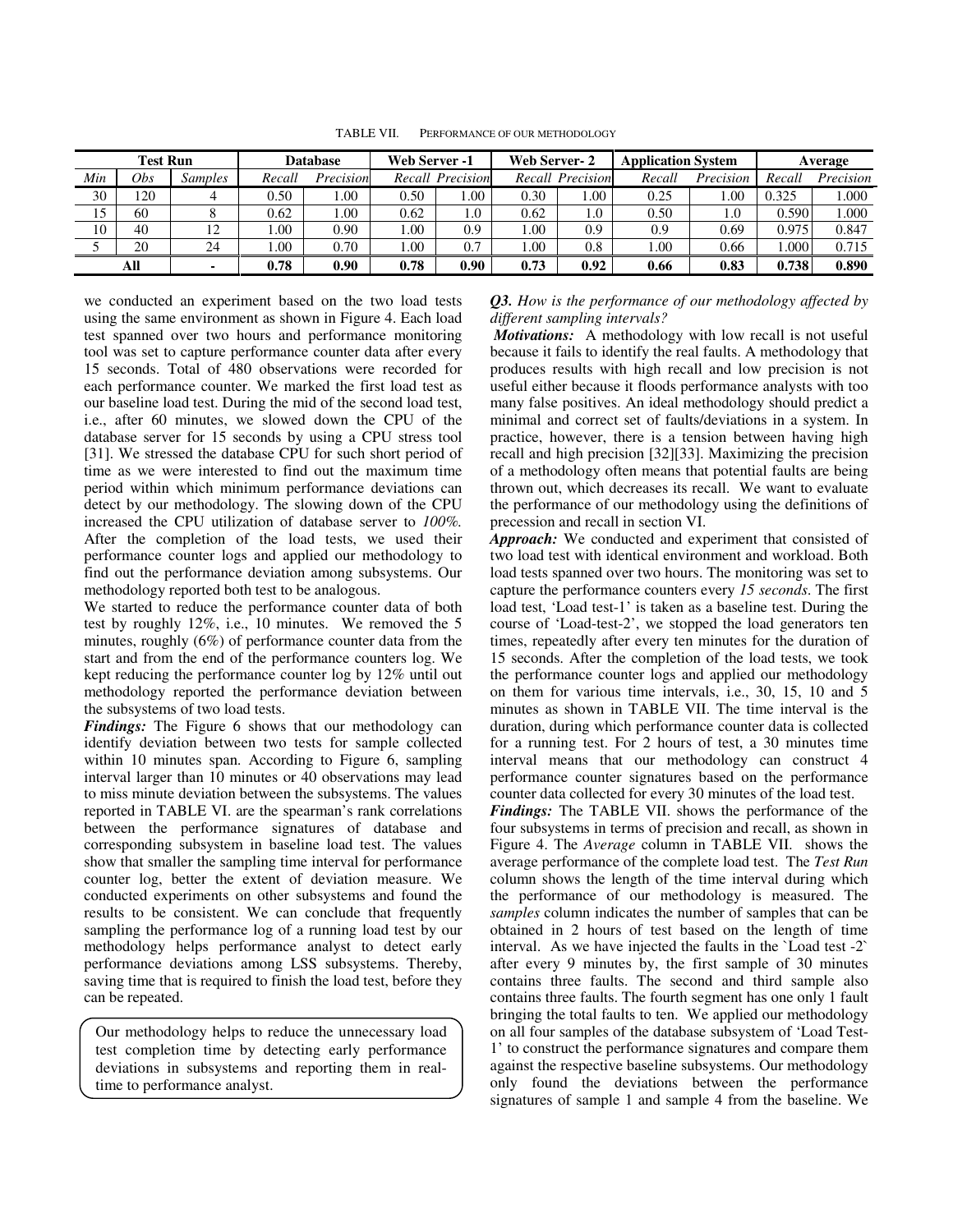expected our methodology to find the performance deviation among all the four segments of performance counter logs. According to the definitions of precision and recall in section IV, *PO=2, O=4 and P= 2*. Therefore, the recall is 0.50 and precision is 1.0. Our methodology has a high precession for 30 minutes time interval. However, the average recall is 0.325, which is very low. Applying our methodology at smaller time interval or smaller set of observation improves its performance.

We get a perfect recall of 1.0 at 5 minutes time interval but our methodology does report some false positive deviations. The reason for reduction in precision at such small time interval is due to fact that with little data (small sample size), PCA sensitivity towards minute changes increase. Our methodology performs well at a 10 minutes time interval, with nice balance of both recall and precision.

The performance of our methodology is time dependent. Over large time intervals, our methodology achieves high precision. Applying our methodology at small time interval yields high recall.

#### VI. RELATED WORK

The related work falls in to two areas:

#### *Dimension Reduction:*

We direct the readers to the detailed related work on dimension reduction [14].

## *Automatic Performance Monitoring and Analysis of Enterprise Systems:*

How to automate performance monitoring and analysis of an enterprise system is not a new problem. Since past five years, several tools and techniques have been proposed by various researchers. Huck and Malony proposed a performance data mining frame work for large-scale parallel computing. The framework tries to manage data complexity by using techniques such as clustering and dimensionality reduction [24]. This data mining framework utilizes random liner projection and PCA to reduce performance data. The framework only reduces the performance data to Principal component but doesn't achieve fine grain analysis like our proposed methodology by decomposing the PCs to reveal the performance counters. Sandeep, et al. work is closest to ours [15]. They employed principal feature analysis (PFA) to achieve data reduction. The main difference between their approach and ours is that they utilized machine learning to distil the large counter set in to smaller set to describe the workload. Also, their work is partially automated and requires continuous training to produce accurate results.

Cohen et al.[22] develop application signatures based on the various system metrics (like CPU, memory). Jiang, et al automated the performance analysis of load test [3]. Unlike our work they relied on execution logs. Few researches have exploited static dependency models to capture the dynamic complexity of large systems [25][26][27][28]. They use these dependency models describing the relationship among the hardware and software components in the systems. These dependency models are used to determine which components might be responsible for the symptoms of the given problem. The first major limitations of traditional dependency model is the difficulty of generating and maintain and accurate model of a constantly evolving large system. Their second limitation is that they typically only model a logical system, and do not distinguish among replicated components. Whereas, in a large enterprise system, there will be many replicated components.

*Pinpoint* and *Magpie* track communication dependencies with aim of isolating the root cause of misbehavior; they require instrumentation of the application to tab client requests [29][30]. Whereas, our methodology, do not require any instrumentation of the system. *Magpie* characterizes transaction resource footprints in fine details but requires that the application logic be meticulously encoded in "event Schema". Unlike Magpie, our methodology does not require any system knowledge. *Pip* aims to infer casual paths and require and explicit specification of the expected behavior of a system [4]. Whereas, our methodology, do not require such explicit specifications of the expected behavior. It relies heavily on statistical methods to automatically extract the expected behavior for baseline tests.

## VII. CONCLUSION AND FUTURE WORK

In this paper we presented our methodology to identify performance deviations between the components of LSS. Our methodology uses Principal Component Analysis, a statistical technique to reduce large volume of performance counter data. Furthermore, our methodology identifies and ranks performance counters for each component based on its importance for the load test. The importance of performance counters hold for the normal behavior of system under load. The importance of the performance counters changes for respective components of a system if any error or deviation for normal behavior occurs. A large case study on a realworld industrial software system provides empirical evidence on the ability of our methodology to uncover the performance deviation between two load tests in limited time, without implying any domain knowledge.

Currently, our methodology identifies the time interval in which performance deviations occurs during the load test. In future we plan to employ sliding windows to identify the deviations in subsystems as they occur during the load test. In the future, we plan to compare the performance of our methodology with that of other techniques such as Naïvebays classifier and factor analysis to yield further improvement in constructing effective performance signatures. We also want to strengthen our methodology by taking in to account the effect of deviations that a subsystem has one other as a "carry over" effect. This will help